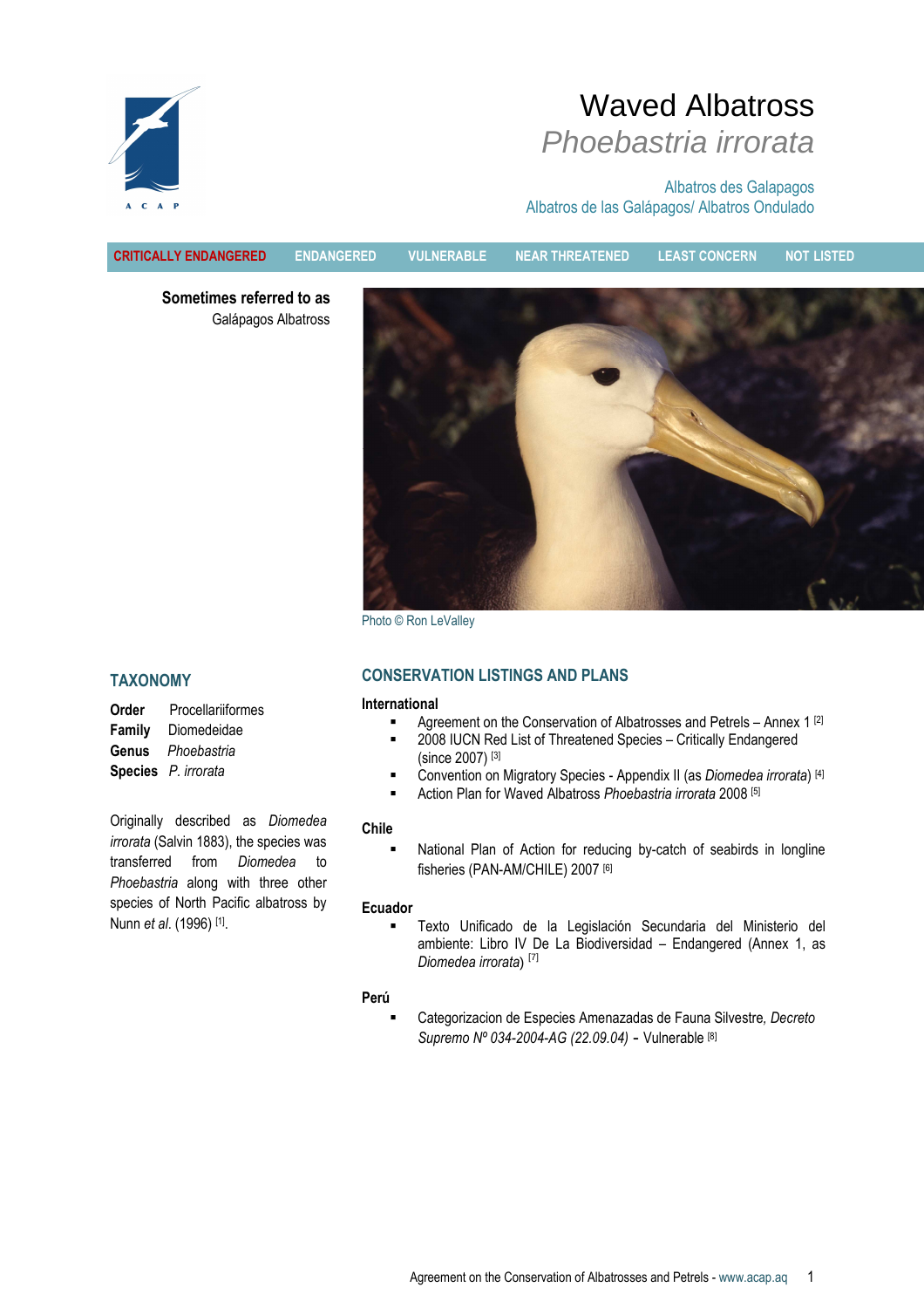# BREEDING BIOLOGY

Most P. irrorata breed annually, arriving at the colony in March, followed by egg laying from mid-April to late June. The average nestling period is 167 days. Young adults can return to colony for the first time as early as age one year, but this is unusual; representation of age classes in the colony increases with cohort age until age six years, at which age most living cohort members are present. The youngest adults are present late in the breeding season, and older adults appear at progressively earlier dates in the breeding season up to age six years. A minority of adults first breed at age four, and most adults are breeding by the age of six [9].

#### Table 1. Breeding cycle P. irrorata.



#### BREEDING STATES

Table 2. Distribution of the global P. irrorata population among Parties to the Agreement.

|                       | Ecuador |
|-----------------------|---------|
| <b>Breeding pairs</b> | 100%    |

# BREEDING SITES

Virtually the entire breeding population nests on Isla Española (Hood Island), Galápagos Islands, Ecuador, in the southern half of the island. Irregular observations suggest that less than 1% breeds on Isla de La Plata, Ecuador (Figure1) [10]. At least one egg has been laid on Isla Genovesa, Galápagos, in 2006, but did not hatch (M. Prieto, pers. comm.). The breeding population size on Española is poorly known, estimated most recently as 9,607 pairs in 2001, with an additional 5,495 breeding adults not nesting in 2001, and an unknown number of breeding-capable adults that nonetheless bred in neither year [10]. The breeding population on Isla de La Plata apparently numbers less than 10 pairs, and may often be  $0$   $[10, 11]$ . The total adult population in 2001 on Española (including adults not present that year) was estimated as 31,818- 34,694, with up to 30 birds (but typically <10) present on Isla de La Plata (M. Prieto, pers. comm.), and up to 11 adults (but typically 0) on Isla Genovesa [10].





- CCAMLR Commission for the Conservation of Antarctic Marine Living Resources CCSBT - Commission for the Conservation of Southern Bluefin Tuna IATTC - Inter-American Tropical Tuna Commission
- ICCAT International Commission for the Conservation of Atlantic Tunas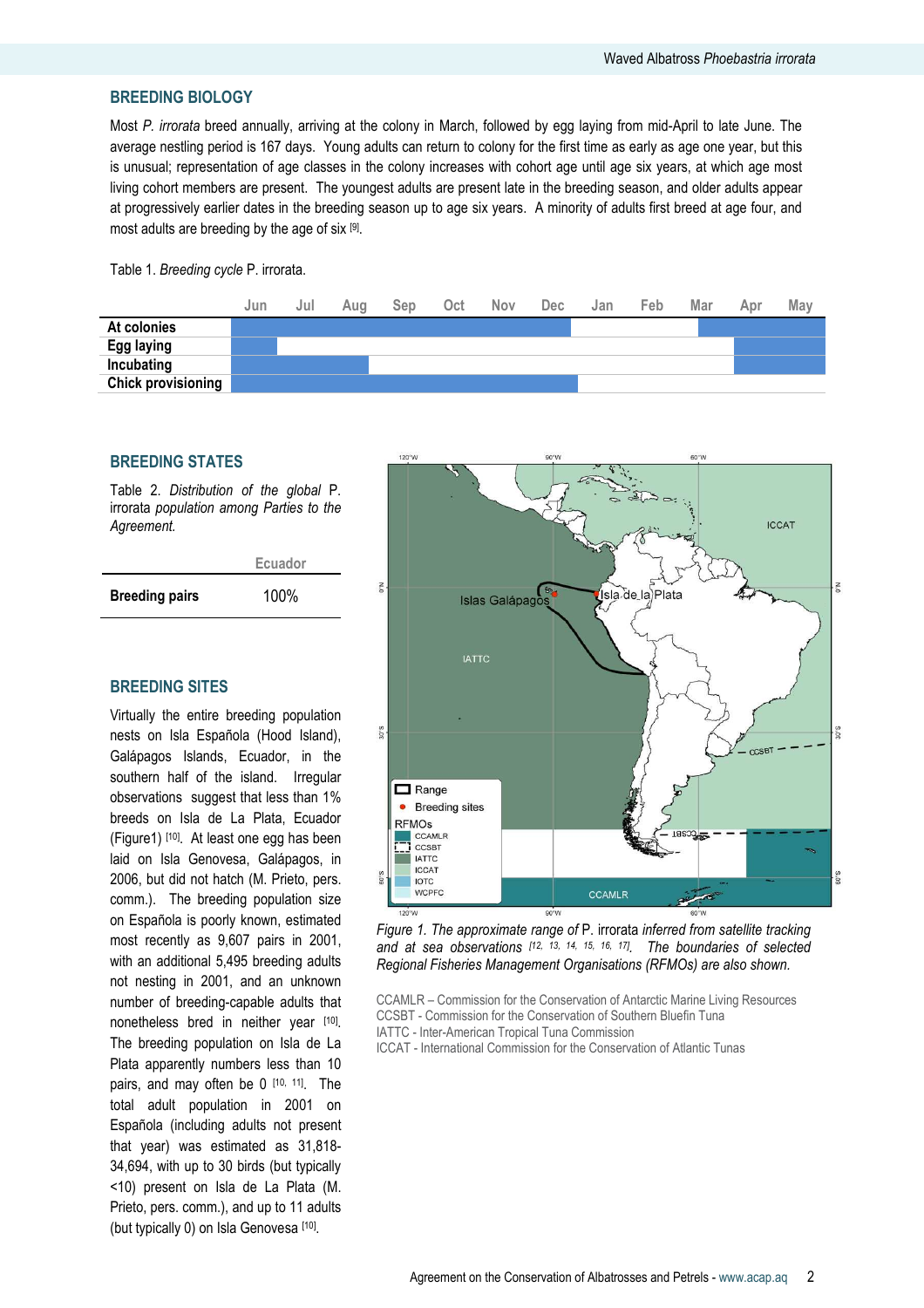Table 3. Monitoring methods and estimates of the population size (annual breeding pairs) of P. irrorata for each breeding site. Table based on D. Anderson unpublished data and Anderson et al. 2002 [10].

| <b>Breeding site location</b>               | <b>Jurisdiction</b> | <b>Years monitored</b>                    | <b>Monitoring</b><br>method | <b>Monitoring</b><br>accuracy | Annual breeding pairs<br>(last census) |
|---------------------------------------------|---------------------|-------------------------------------------|-----------------------------|-------------------------------|----------------------------------------|
| Isla Española<br>1°20' S, 89° 40' W         | Ecuador             | 1970-1971, 1994,<br>2001, 2007            | A <sup>1</sup>              | Low <sup>2</sup>              | 9,607 (2001) [10]                      |
| <b>Isla Genovesa</b><br>0° 20' N, 89° 58' W | Ecuador             | 1961-present,<br>Irregularly <sup>3</sup> | A, B, C                     | High                          | ≤1                                     |
| Isla de La Plata<br>1º 16' S, 81º 06' W     | Ecuador             | 1975-1990,<br>irregularly <sup>4</sup>    | A, B, C                     | Medium                        | $\leq 10$                              |

<sup>1</sup> corrected for nests not present at time of survey

<sup>2</sup> The thick vegetation prevents detection of an unknown proportion of birds. The Central Colony has not been counted since 1970

<sup>3</sup> Casual observations since the 1960s, principally by tour guides and sometimes by scientists

<sup>4</sup>Casual observations for an unknown number of years

# CONSERVATION LISTINGS AND PLANS FOR THE BREEDING SITES

#### International

Isla Española and Isla Genovesa (and surrounding waters)

- UNESCO World Heritage Site (inscribed in 1978, extended 2001) [18]
- UNESCO World Heritage in Danger List 2007<sup>[19]</sup>

#### Ecuador

Isla Española and Isla Genovesa

- Eury Especial de la Provincia de Galápagos/ Libro VII Del Régimen Especial: Galápagos <sup>[20]</sup><br>
Galápagos National Park
- Galápagos National Park
- **-** Galápagos Marine Reserve (IUCN Category IV)
- Galápagos National Park Management Plan 2006<sup>[21]</sup>
	- − zona de Protección Absoluta de Ecosistemas

Isla de La Plata

**Machalilla National Park (IUCN Category Ib)** 

# POPULATION TRENDS

The breeding population on Isla Española appears to be decreasing in the long term, but there is a lack of accurate, continuous data to allow a trend to be calculated with a high degree of confidence (D. Anderson pers. comm. 2008). The population trends on the other two islands are unknown, with very few birds breeding there.

Table 4. Summary of population trend data for P. irrorata. Table based on Anderson et al. 2008 [22] and unpublished D. Anderson data.

| <b>Breeding site</b> | <b>Current</b><br><b>Monitoring</b> | <b>Trend Years</b>             | % average change<br>per year | Trend                                                                    | $%$ of<br>population |
|----------------------|-------------------------------------|--------------------------------|------------------------------|--------------------------------------------------------------------------|----------------------|
| Isla Española        | Yes                                 | 1970-1971, 1994,<br>2001, 2007 | $\blacksquare$               | Decreasing <sup>[22]</sup>                                               | ?                    |
| Isla Genovesa        | Yes                                 | 1961-present,<br>irregularly   | $\overline{\phantom{a}}$     | Increasing from<br>unoccupied to<br>occasional presence of<br><11 adults | 100%                 |
| Isla de La Plata     | Yes                                 | 1975-1990,<br>irregularly      | $\overline{\phantom{a}}$     | Unknown                                                                  |                      |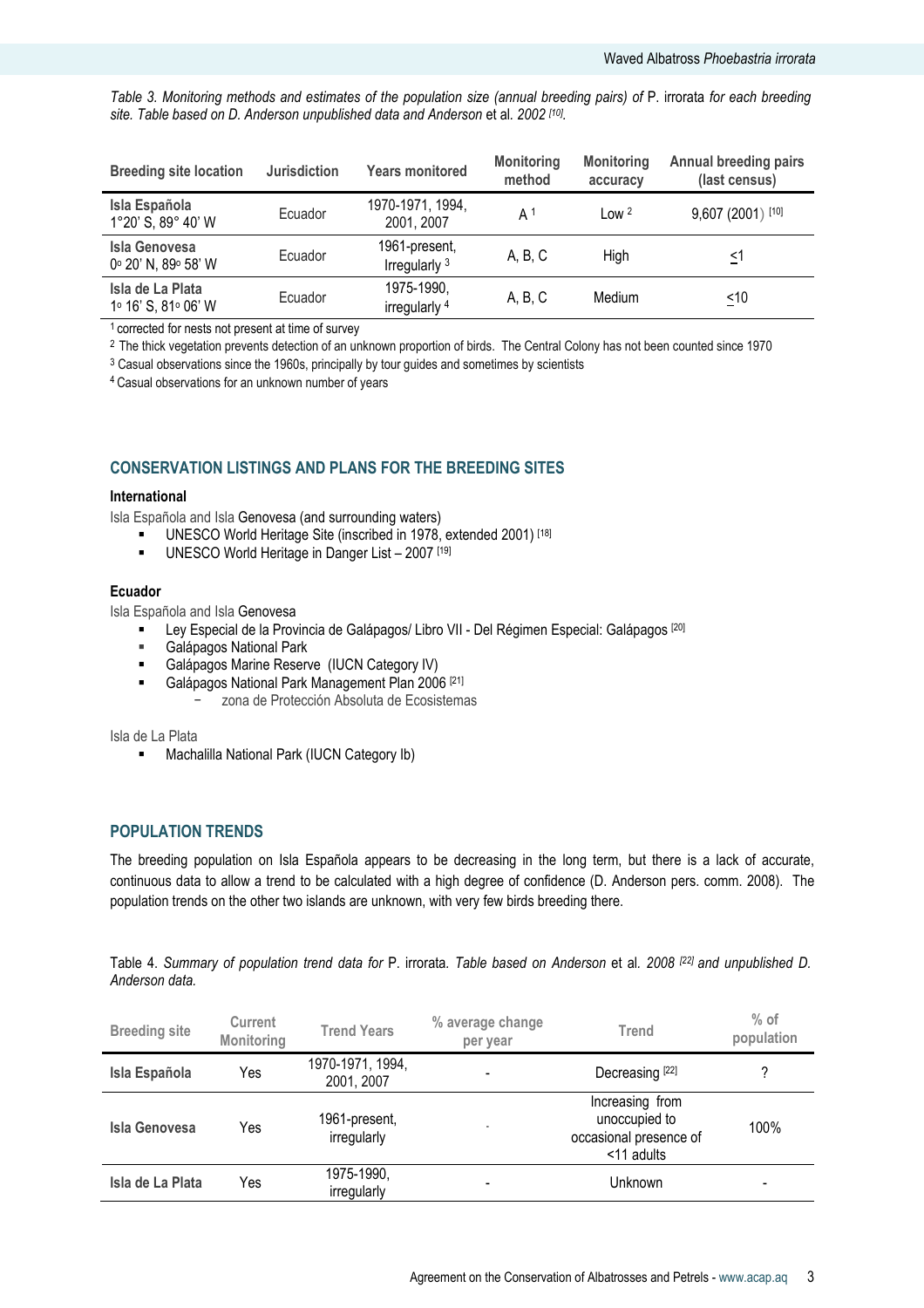Mean breeding success in a subpopulation on Española was 22.9% during 2000-2004 (ranging from 7.9% during a mild El Niño-Southern Oscillation event in 2003 to 36.9%) <sup>[22]</sup> (Table 5). Movement of eggs by parents, up to 40 metres over several days, often results in egg loss, and may be contributing to the low breeding success [9, 11]. Between 1999-2006, average adult survival for males ranged from 85.9% (95% CI 79.2-90.7%) in a mild ENSO event (2002-2003), to between 92.1% (95% CI 87.5-95.1%) and 93.0 % (95%CI 89.5-95.4%) in non-ENSO years. Female survival was virtually identical to males [22] . Juvenile survival has not been assessed.

Breeding success and survival rates have not been investigated for the extremely small populations at La Plata and Genovesa.

Table 5. Demographic data for the three P. irrorata breeding sites. Table based on Anderson et al. 2008 <sup>[22]</sup>.

| <b>Breeding site</b> | <b>Mean breeding success</b><br>(±SD; Years) | Mean juvenile<br>survival | Mean adult survival<br>(Years)                                              |
|----------------------|----------------------------------------------|---------------------------|-----------------------------------------------------------------------------|
| Isla Española        | 22.9% ( $\pm$ 9.6%, 2000-2004)               | No data                   | 85.9% (ENSO, 2002-2003)<br>92.1 - 93.0% (non-ENSO, 1999-2001,<br>2004-2006) |
| Isla de La Plata     | No data                                      | No data                   | No data                                                                     |
| <b>Isla Genovesa</b> | No data                                      | No data                   | No data                                                                     |

# BREEDING SITES: THREATS

Few threats exist at any of the breeding sites of P. irrorata (Table 6) and all sites are legally protected.

Table 6. Summary of known threats at the breeding sites of P. irrorata. Table based on unpublished D. Anderson data.

| <b>Breeding</b><br>site    | <b>Human</b><br>disturbance | Human<br>take  | <b>Natural</b><br>disaster | Parasite or<br>Pathogen | <b>Habitat loss</b><br>or<br>degradation | <b>Predation</b><br>by alien<br>species | Contamination |
|----------------------------|-----------------------------|----------------|----------------------------|-------------------------|------------------------------------------|-----------------------------------------|---------------|
| Isla<br>Española           | No                          | No             | No                         | No <sup>a</sup>         | No <sup>b</sup>                          | No                                      | No            |
| Isla<br>Genovesa           | No.                         | No             | No                         | No.                     | No                                       | No                                      | No            |
| Isla de La<br><b>Plata</b> | No                          | <b>Unknown</b> | No                         | No.                     | No                                       | No                                      | No            |

a Increased abundance of mosquitoes Aedes taeniorhynchus during warm ENSO years with heavy rainfall produces distress in the birds and results in mass abandonment of eggs  $[23, 24]$ .

**b** Increasing vegetative cover on Española due to anthropogenic reduction of tortoise Geochelone hoodensis populations prior to 1900, and the 1978 eradication of feral goats Capra hircus present during the 1900s is speculated to restrict breeding habitat generally, with strong evidence of this effect at one site [9, 10, 25].

# FORAGING ECOLOGY AND DIET

Diet studies in this species are at present limited in extent. Casual observations indicate that both fish and squid are present in the current diet of breeding adults. Regurgitations from nestlings in 1970-1971 showed that squid were present in 52.9% of 259 samples, fish in 41.3% and crustaceans in 71.8%. Other invertebrates (found in a total 1.5% of samples) were the only other items noted. 80% of the squid beaks were in the families Histioteuthidae and Octopoteuthidae. Fish families included Exocetidae, Carangidae, and Clupeidae [9]. Indirect data on diet from stable isotope ratios from adults suggest that males may consume prey items of higher trophic level such as those obtained from fishery discards and baited hooks [26].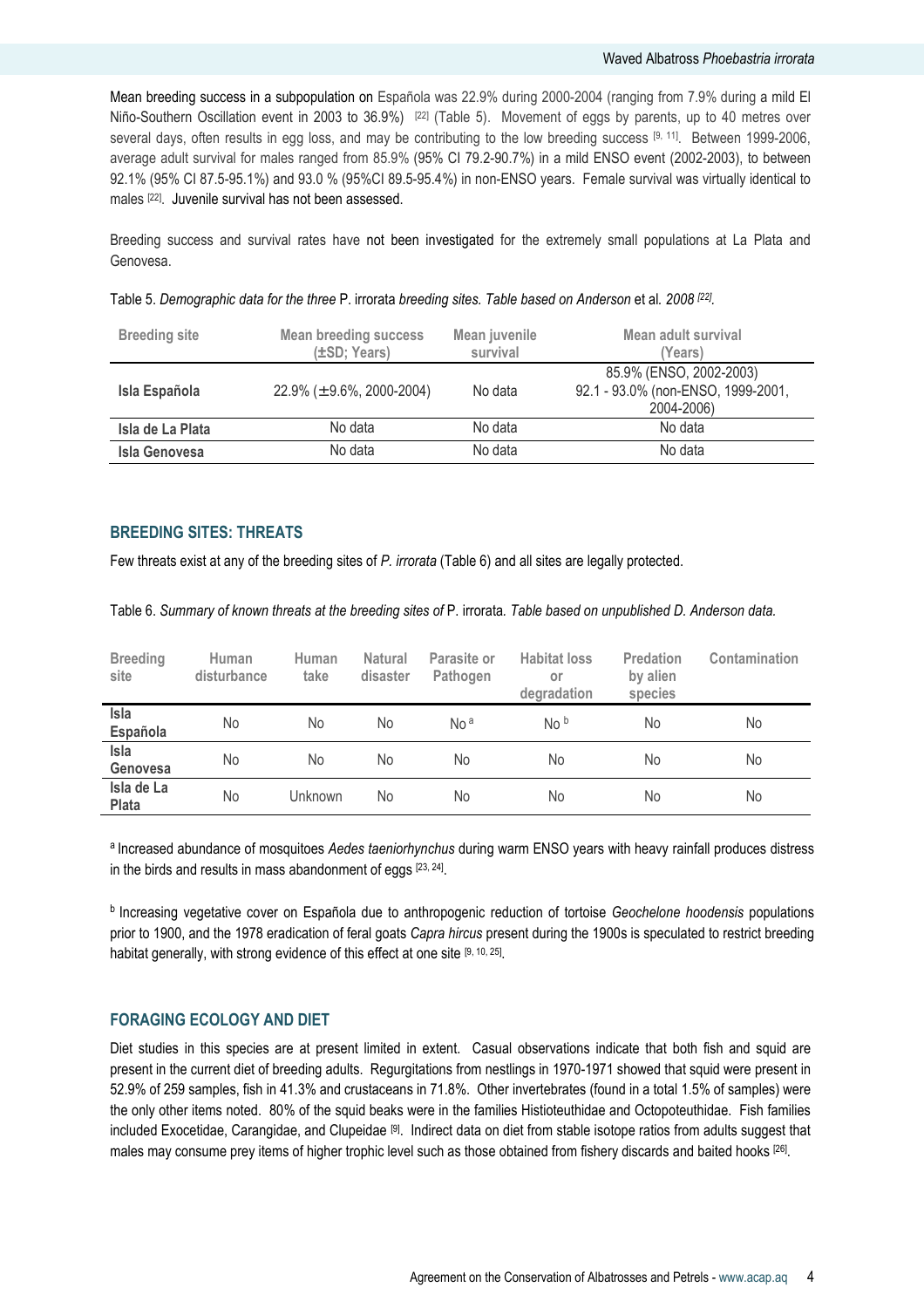Phoebastria irrorata fly mostly during the day in Galápagos waters and rest on the water at night, which may or may not reflect on the timing of foraging activity [14] .

No data are available from subadults or non-breeders, and there are no studies from Genovesa or La Plata.

# MARINE DISTRIBUTION

Satellite tracking provided distribution data for breeders from the Punta Cevallos, Española colony during the incubation periods of 1995, 1996, 2000 and 2001, the brooding periods of 1996 and 2001, and the rearing period of 1996 (summarized in Anderson et al. 2003 [13]). GPS tracking provided data from breeding birds during the brooding periods of 2003 [14] and 2004 (J. Awkerman unpub.) and non-breeding birds during the 2004 breeding season [27]. These data show a repeatable pattern of distribution, with breeders commuting to the Peruvian continental shelf and shelf break on most trips during the incubation and chick-rearing periods, and remaining near Española during the brooding period, in the south-eastern quadrant of the Galápagos Archipelago. These results are consistent with sea-based observations between 1881 and 1995 which showed the same distribution [17] and with band recoveries in fisheries operations over the Peruvian continental shelf <a>[27]</a>. Absences of non-breeders during the breeding period suggests that they alternate trips to the Peruvian continental shelf with periods spent close to the colony (J. Awkerman unpub.).

There is some indication that P. irrorata distribution contracts during warm ENSO events, with foraging concentrated in the vicinity of localised upwelling cells that serve as refugia for fish (Jahncke et al. unpub, in [5]).



Figure 3. Distribution of breeding adult P. irrorata based on satellite and GPS tracking data submitted to the BirdLife Global Procellariiform Tracking Database (Number of tracks = 44 PTT + 21 GPS).

Satellite-tracking data indicate that the P. irrorata breeding and foraging range overlaps with only one Regional Fisheries Management Organisation known to be particularly important to albatross and petrel conservation, the IATTC (Figure 1). The species also overlaps with the soon to be established South Pacific Regional Fisheries Management Organisation (SPRFMO) that would cover both pelagic and demersal fisheries in the region (predominantly discrete high seas stocks and those stocks which straddle the high seas and the EEZs of coastal states). Ecuador and Perú are the principal Range States for P. irrorata (Table 7).



Photo © Ron LeValley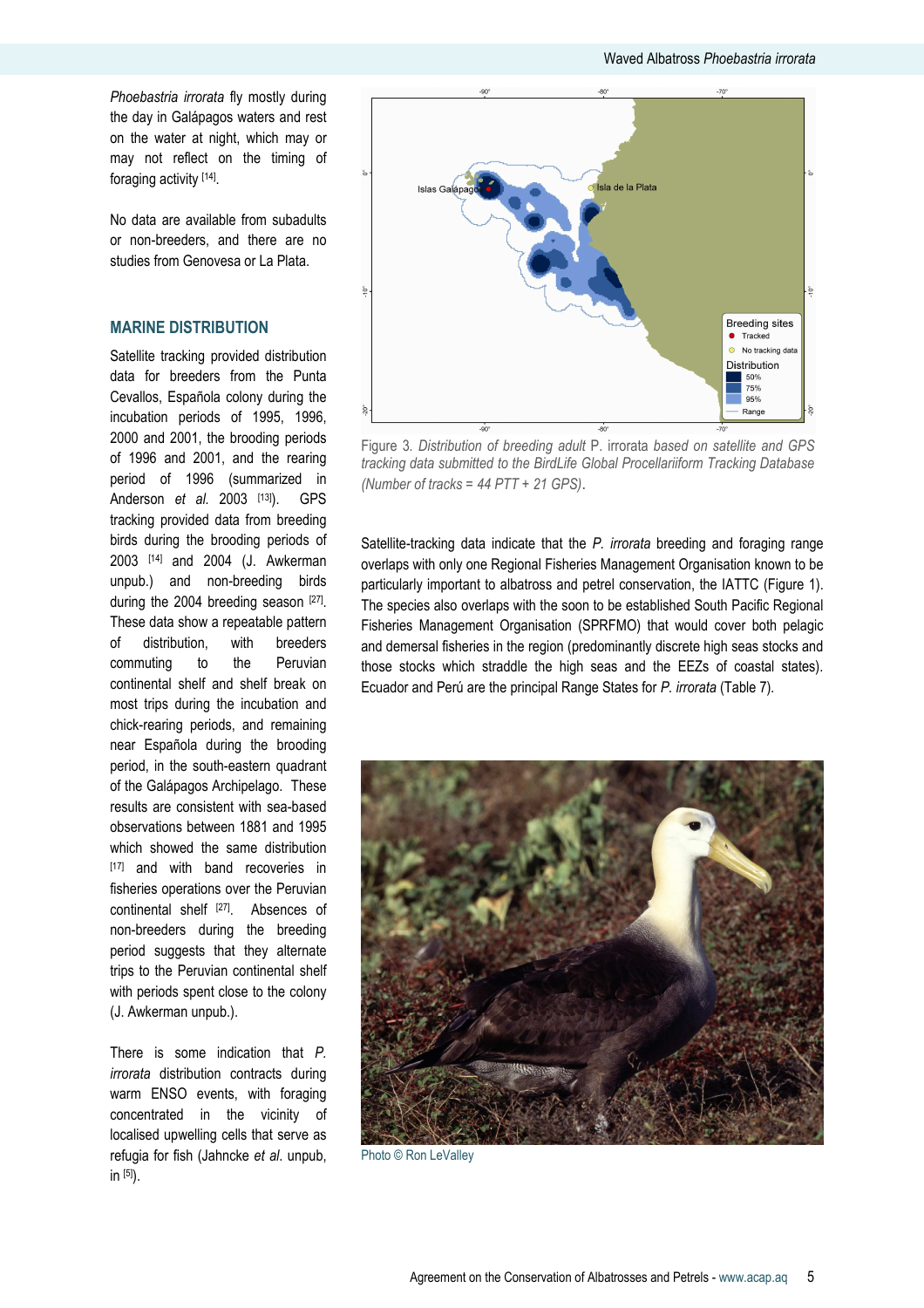Table 7. Summary of the known ACAP Range States, non-ACAP Exclusive Economic Zones and Regional Fisheries Management Organisations that overlap with the marine distribution of P. irrorata.

|                                                                    | <b>Resident/Breeding</b><br>and feeding range | Foraging range only | Few records - outside core<br>foraging range |
|--------------------------------------------------------------------|-----------------------------------------------|---------------------|----------------------------------------------|
| <b>Known ACAP Range States</b>                                     | Ecuador                                       | Perú                | -                                            |
| <b>Exclusive Economic Zones of</b><br>non-ACAP countries           |                                               |                     | Colombia                                     |
| <b>Regional Fisheries Management</b><br>Organisations <sup>1</sup> | <b>IATTC</b><br>SPRFMO <sup>2</sup>           | -                   | -                                            |

<sup>1</sup> See Figure 1 and text for list of acronyms

<sup>2</sup> Not yet in force

#### MARINE THREATS

Artisanal fishing fleets catch significant numbers of birds, perhaps accidentally in some cases [13] and certainly intentionally in others ([27]; D. Anderson pers. comm..), and this mortality has been implicated in the recent decline in annual adult survival [22]. Matrix modelling of available data on vital rates indicate a declining population at Punta Cevallos, Española [22], and low quality data on population size for Española are consistent with a decline since 1994 <sup>[22]</sup>. Longline fishing is currently banned within the Galápagos Marine Reserve (GMR), but fishery mortality has been reported nonetheless when P. irrorata target single baited hooks in the legal artisanal tuna fishery within the GMR [13] .

Observer data on seabird bycatch rates from industrial longline fleets in the central and southeast Pacific IATTC area has not been collected. Although P. irrorata is not reputed to be a ship-follower [11], its distribution has a high overlap with IATTC longline fishing effort (1997-2004) [28, 29] .

The single year of study of plastic ingestion indicated that this is limited [22] .

# KEY GAPS IN SPECIES ASSESSMENT

The interaction of albatrosses with the artisanal fishery off the Peruvian and southern Ecuadorian coasts requires on-site observation and experimental study in relation to the recently documented take in that fishery and ought to be of highest priority [5]. One topic of special interest should be the apparently higher risk of males to fishery mortality <sup>[27]</sup>, which may be involved in the present female bias in adult sex ratio [30], a bias which has implications for population growth in this species with bi-parental care <sup>[22]</sup>.

In addition, further study of distribution of different demographic classes at sea and better estimation of vital rates should be undertaken. The general features of at-sea distribution of breeders from Española are reasonably well-studied, but the details of oceanographic features correlated with distribution of this demographic class have been studied only in one year and only during the brooding period [14]. Distributions of non-breeders during the breeding season has been studied in only one year (J. Awkerman unpub.), and distribution of adults during the non-breeding season has not been studied using electronic tracking. The distribution of juveniles and prebreeding subadults is completely unstudied with electronic tracking.

Current monitoring of vital rates estimates annual adult survival, but for one subpopulation on Española only. Expansion of this monitoring to other parts of the Española population is advisable, as is similar expansion of monitoring of breeding success, again conducted currently in only two plots. Population size is estimated poorly to date, and requires use of methods that provide estimates of error and overcome current limitations imposed by thick vegetative cover.

The effect (if any) of changing vegetative cover on the breeding grounds deserves attention. Any possible interactions that might occur with the reintroduced Galápagos tortoises are also worth investigating. A significant source of breeding failure is the unique habit of moving eggs across the ground, frequently landing them in holes or other inaccessible locations [9]. Explaining this phenomenon has so far confounded investigators [31].

Almost nothing is known about the birds found on La Plata and Genovesa and systematic diet studies have not been conducted since 1971.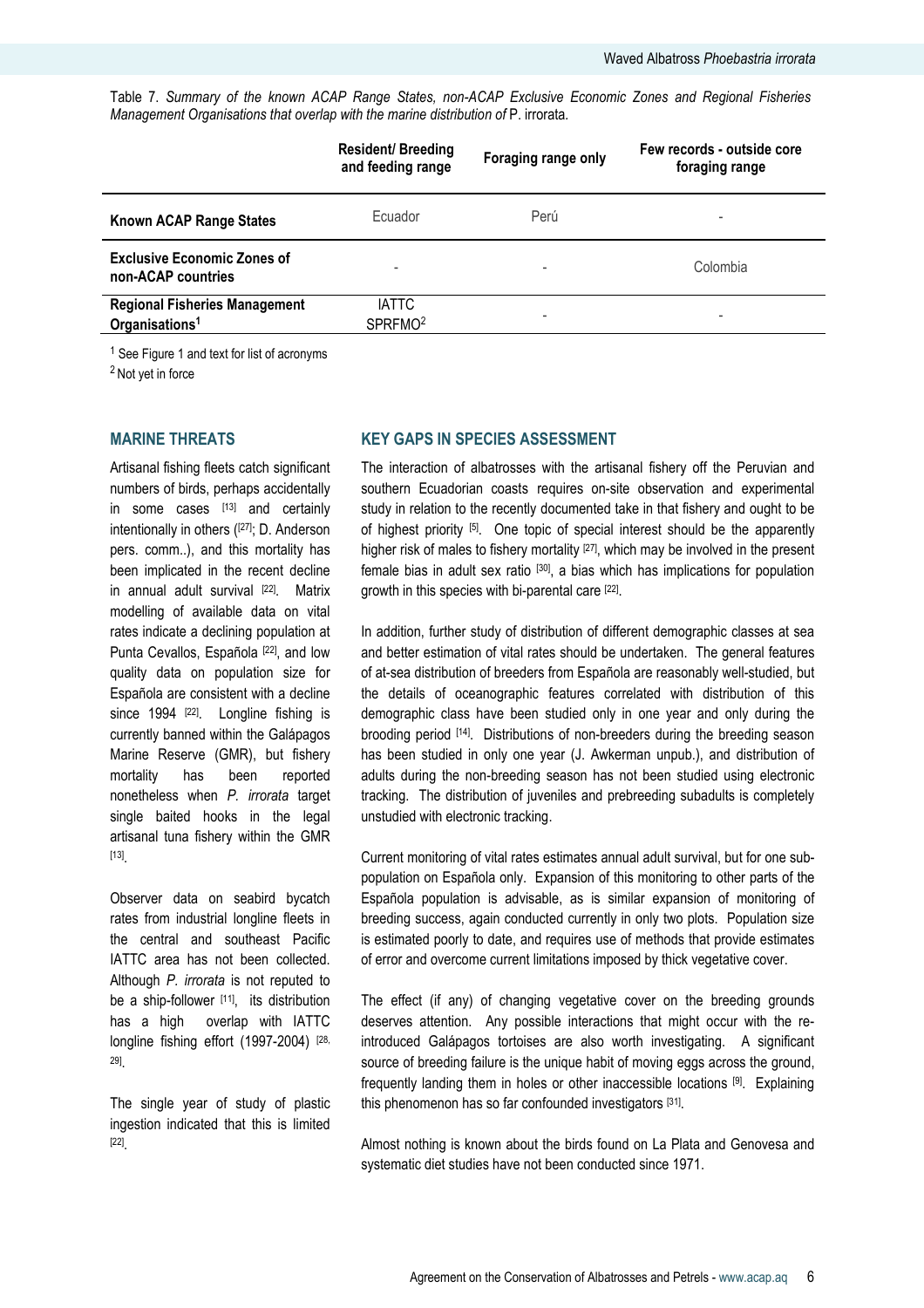# **REFERENCES**

- 1. Nunn, G.B., Cooper, J., Jouventin, P., Robertson, C.J.R., and Robertson, G.G. 1996. Evolutionary relationships among extant albatrosses (Procellariiformes: Diomedeidae) established from complete cytochrome-b gene sequences. Auk 113: 784-801.
- 2. Agreement on the Conservation of Albatrosses and Petrels. http://www.acap.aq.
- 3. BirdLife International. 2008. Phoebastria irrorata. IUCN Red List of Threatened Species. . http://www.birdlife.org.
- 4. Bonn Convention. Convention on the Conservation of Migratory Species of Wild Animals. http://www.cms.int/.
- 5. Agreement on the Conservation of Albatrossses and Peterels. 2008. Draft Action Plan for Waved Albatross Phoebastria irrorata.
- 6. Subsecretaría de Pesca. 2006. Plan de Acción Nacional para reducir las capturas incidentales de aves en las pesquerías de palangre (PAN-AM/CHILE). 26 pp. www.subpesca.cl/mostrararchivo.asp?id=5768
- 7. Texto Unificado de la Legislación Secundaria del Ministerio del ambiente - Libro IV De La Biodiversidad. 31 de marzo de 2003. Edición Especial No. 2 del Registro Oficial por Decreto Presidencial No. 3516.

http://www.ambiente.gov.ec/paginas\_espanol/3normativa/norma\_ambie ntal.htm.

8. Categorización de especies amenazadas de fauna silvestre y prohibición de caza, tenencia, captura, transporte o exportación con fines comerciales. Aprobado por Decreto Supremo Nº 034-2004-AG (22.09.04).

http://www.inrena.gob.pe/iffs/biodiv/catego\_fauna\_amenazada.pdf.

- 9. Harris, M.P. 1973. Biology of Waved-Albatross Diomedea irrorata of Hood-Island, Galapagos. Ibis 115: 484.
- 10. Anderson, D.J., Huyvaert, K.P., Apanius, V., Townsend, H., Gillikin, C.L., Hill, L.D., Juola, F., Porter, E.T., Wood, D.R., Lougheed, C., and Vargas, H. 2002. Population size and trends of the Waved Albatross Phoebastria irrorata. Marine Ornithology 30: 63-69.
- 11. Anderson, D.J. and Cruz, F., 1998. Biology and management of the waved albatross: A 25-year perspective., in Albatross Biology and Conservation, G. Robertson and R. Gales (Eds). Surrey Beatty and Sons: Chipping Norton. 105-109
- 12. Anderson, D.J., Schwandt, A.J., and Douglas, H.D., 1998. Foraging ranges of waved albatrosses in the eastern tropical Pacific., in Albatross Biology and Conservation, G. Robertson and R. Gales (Eds). Surrey Beatty and Sons: Chipping Norton. 239-244.
- 13. Anderson, D.J., Huyvaert, K.P., Wood, D.R., Gillikin, C.L., Frost, B.J., and Mouritsen, H. 2003. At-sea distribution of waved albatrosses and the Galapagos Marine Reserve. Biological Conservation 110: 367-373.
- 14. Awkerman, J.A., Fukuda, A., Higuchi, H., and Anderson, D.J. 2005. Foraging activity and submesoscale habitat use of waved albatrosses Phoebastria irrorata during chick-brooding period. Marine Ecology-Progress Series 291: 289-300.
- 15. Fernandez, P., Anderson, D.J., Sievert, P.R., and Huyvaert, K. 2001. Foraging destinations of three low-latitude albatross (Phoebastria) species. Journal of Zoology 254: 391-404.
- 16. Tickell, W.L.N. 2000. Albatrosses. Sussex, UK: Pica Press.
- 17. Tickell, W.L.N. 1996. Galápagos albatrosses at sea. Sea Swallow 45: 83-85.
- 18. United Nations Educational, Scientific, and Cultural Organization. World Heritage List - Galapagos. http://whc.unesco.org/en/list/1/.
- 19. United Nations Educational, Scientific, and Cultural Organization (UNSECO). World Heritage in Danger List http://whc.unesco.org/en/danger/.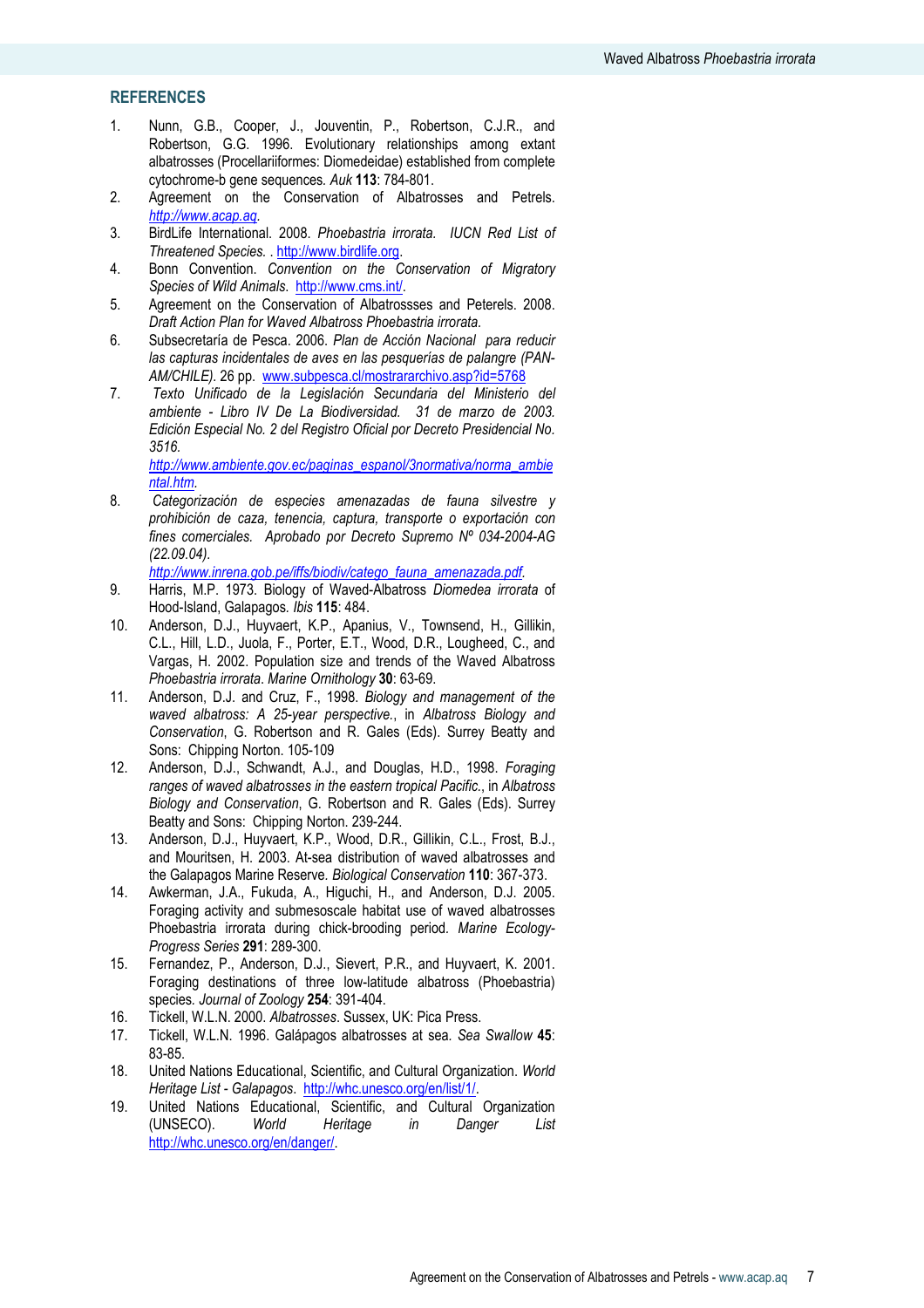- 20. Texto Unificado de la Legislación Secundaria del Ministerio del ambiente - Libro VII Del Régimen Especial: Galápagos. 31 de marzo de 2003. Edición Especial No. 2 del Registro Oficial por Decreto Presidencial No. No. 3516. http://www.ambiente.gov.ec/paginas\_espanol/3normativa/norma\_ambie ntal.htm.
- 21. Ministerio Del Ambiente Ecuador & Parque Nacional Galápagos. 2006. Plan de Manejo Parque Nacional Galápagos: Un Pacto por la conservación y desarrollo sustentable del archipiélago.: http://www.galapagospark.org/png/index.php
- 22. Anderson, D., Huyvaert, K., Awkerman, J., Proaño, C., Milstead, W., Jiménez-Uzcátegui, G., Cruz, S., and Grace, J. 2008. Population status of the Critically Endangered waved albatross Phoebastria irrorata, 1999 to 2007. Endangered Species Research 5: 185-192.
- 23. Anderson, D.J. and Fortner, S. 1988. Waved Albatross Egg Neglect and Associated Mosquito Ectoparasitism. Condor 90: 727-729.
- 24. Harris, M.P. 1969. Age at Breeding and Other Observations on Waved Albatross Diomedea Irrorata. Ibis 111: 97-&.
- 25. Douglas, H.D. 1998. Changes in the distribution and abundance of waved albatrosses at Isla Espanola, Galapagos Islands, Ecuador, Condor 100: 737-740.
- 26. Awkerman, J.A., Hobson, K., and Anderson, D.J. 2007. Isotopic (δ15N and δ13C) evidence for intersexual foraging differences and temporal variation in habitat use in waved albatrosses. Canadian Journal of Zoology 85: 273-279.
- 27. Awkerman, J.A., Huyvaert, K.P., Mangel, J., Shigueto, J.A., and Anderson, D.J. 2006. Incidental and intentional catch threatens Galapagos waved albatross. Biological Conservation 133: 483-489.
- 28. Inter-American Tropical Tuna Commission. 2006. Review of seabird status and incidental catch in eastern Pacific Ocean fisheries. Document BWG-5-05.a.i. Working Group on Bycatch, 5th Meeting, Busan, Korea 24 June 2006.:
- 29. BirdLife International. 2006. Analysis of albatross and petrel distribution within the IATTC area: results from the Global Procellariiform Tracking Database. DOCUMENT SAR-7-05b. Prepared for the Seventh meeting of the IATTC Working Group to Review Stock Assessments, La Jolla, California, 15-19 May 2006:
- 30. Awkerman, J.A., Westbrock, M.A., Huyvaert, K.P., and Anderson, D.J. 2007. Female-biased sex ratio arises after parental care in the sexually dimorphic waved albatross (Phoebastria irrorata). Auk 124: 1336-1346.
- 31. Awkerman, J.A., Huyvaert, K.P., and Anderson, D.J. 2005. Egg rescue increases hatching success in mobile-Incubating waved albatrosses (Phoebastria irrorata). Avian Ecology and Conservation 1: 2.

#### **COMPILED BY**

Dave Anderson Department of Biology Wake Forest University, USA

# **CONTRIBUTORS**

Jill Awkerman Environmental Protection Agency, USA

Mark Tasker Vice-chair, ACAP Advisory Committee

ACAP Bycatch Working Group Contact: Barry Baker barry.baker@latitude42.com.au

ACAP Breeding Sites Working Group Contact: Richard Phillips raphil@bas.ac.uk

ACAP Status and Trends Working Group Contact: Rosemary Gales Rosemary.Gales@dpiw.tas.gov.au

ACAP Taxonomy Working Group Contact: Michael Double Mike.Double@aad.gov.au

BirdLife International, Global Seabird Programme Contact: Cleo Small Cleo.Small@rspb.org.uk

Maps: Frances Taylor Satellite-tracking data contributors: Dave Anderson and Jill Awkerman, Wake Forest University, USA.

### RECOMMENDED CITATION

Agreement on the Conservation of Albatrosses and Petrels. 2009. ACAP Species assessment: Waved Albatross Phoebastria irrorata. Downloaded from http://www.acap.aq on 20 October 2009.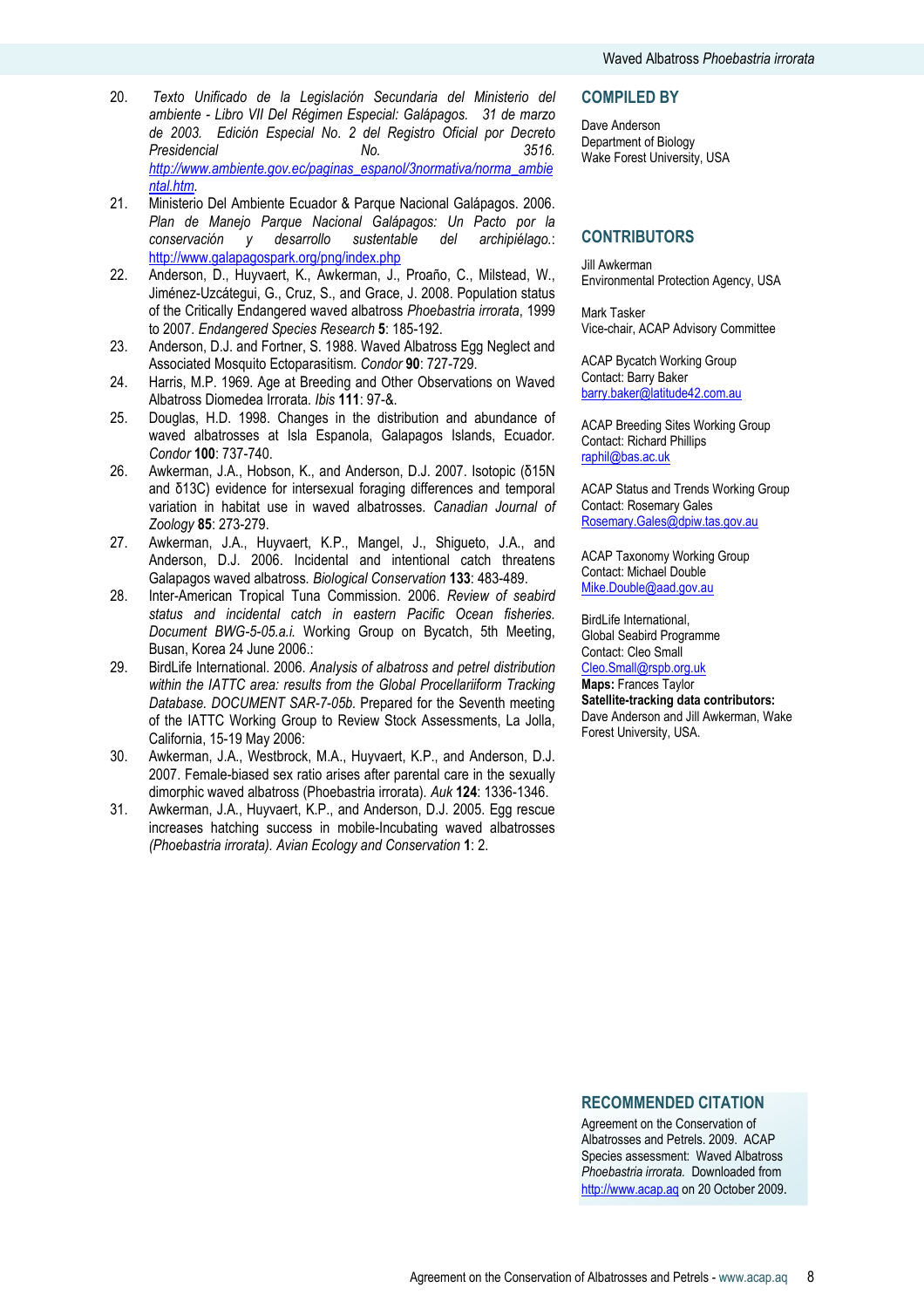# GLOSSARY AND NOTES

## (i) Years.

The "split-year" system is used. Any count (whether breeding pairs or fledglings) made in the austral summer (e.g. of 1993/94) is reported as the second half of this split year (i.e. 1994).

The only species which present potential problems in this respect are Diomedea albatrosses, which lay in December-January, but whose fledglings do not depart until the following October-December. In order to keep records of each breeding season together, breeding counts from e.g. December 1993-January 1994 and productivity counts (of chicks/fledglings) of October-December 1994 are reported as 1994.

If a range of years is presented, it should be assumed that the monitoring was continuous during that time. If the years of monitoring are discontinuous, the actual years in which monitoring occurred are indicated.

#### (ii) Methods Rating Matrix (based on NZ rating system)

#### METHOD

A Counts of nesting adults (Errors here are detection errors (the probability of not detecting a bird despite its being present during a survey), the "nest-failure error" (the probability of not counting a nesting bird because the nest had failed prior to the survey, or had not laid at the time of the survey) and sampling error).

B Counts of chicks (Errors here are detection error, sampling and nest-failure error. The latter is probably harder to estimate later in the breeding season than during the incubation period, due to the tendency for egg- and chick-failures to show high interannual variability compared with breeding frequency within a species).

C Counts of nest sites (Errors here are detection error, sampling error and "occupancy error" (probability of counting a site or burrow as active despite it's not being used for nesting by birds during the season).

D Aerial-photo (Errors here are detection errors, nest-failure error, occupancy error and sampling error (error associated with counting sites from photographs), and "visual obstruction bias" - the obstruction of nest sites from view, always underestimating numbers).

E Ship- or ground- based photo (Errors here are detection error, nest-failure error, occupancy error, sampling error and "visual obstruction bias" (the obstruction of nest sites from view from low-angle photos, always underestimating numbers)

**F** Unknown<br>**G** Count of e

Count of eggs in subsample population

H Count of chicks in subsample population and extrapolation (chicks x breeding success - no count of eggs)

#### **RELIABILITY**

- 1 Census with errors estimated
- 2 Distance-sampling of representative portions of colonies/sites with errors estimated
- 3 Survey of quadrats or transects of representative portions of colonies/sites with errors estimated<br>4 Survey of quadrats or transects without representative sampling but with errors estimated
- 4 Survey of quadrats or transects without representative sampling but with errors estimated<br>5 Survey of quadrats or transects without representative sampling nor errors estimated
- 5 Survey of quadrats or transects without representative sampling nor errors estimated
- 6 Unknown

#### (iii) Population Survey Accuracy

High Within 10% of stated figure:

Medium Within 50% of stated figure;

Low Within 100% of stated figure (eg coarsely assessed via area of occupancy and assumed density) Unknown

#### (iv) Population Trend

Trend analyses were run in TRIM software using the linear trend model with stepwise selection of change points (missing values removed) with serial correlation taken into account but not overdispersion.

#### (v) Productivity (Breeding Success)

Defined as proportion of eggs that survive to chicks at/near time of fledging unless indicated otherwise